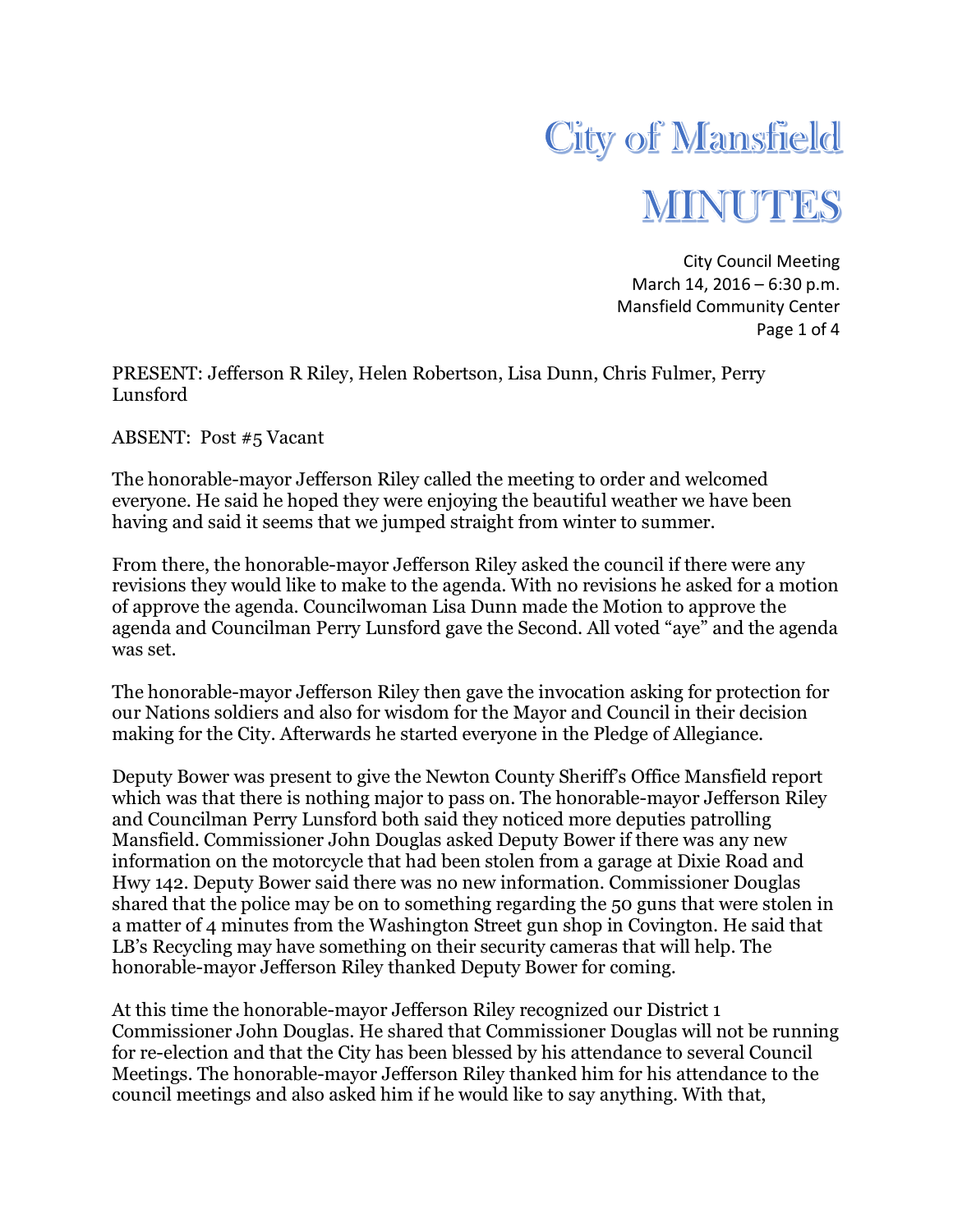City Council Meeting Minutes March 14, 2016 – 6:30 p.m. Mansfield Community Center Page 2 of 4

Commissioner John Douglas said it was a blessing to be here. He explained that with the expectation of twin grandsons he decided not to run for re-election. He said this is the first time since 1996 that he would not be on the ballot. Commissioner Douglas shared that he served 6 years in the Senate and 2 years in the House. He said Mansfield and Newborn is a great area and he hoped that the guys coming behind him will pay attention to this area as well. The honorable-mayor Jefferson Riley said he was glad he is here tonight and knew that we would see him again before the end of the year.

The next item on the agenda is Citizens' Comments but there were none.

The honorable-mayor Jefferson Riley asked the Council if they read the February Council Meeting Minutes and all had read them. He then asked for a Motion to approve the February 2016 Council Meeting Minutes. The honorable-mayor-pro-tem Chris Fulmer made the motion and Councilman Perry Lunsford gave the Second. All voted "aye" and the motion to approve the February Council Meeting Minutes was Passed.

The honorable-mayor Jefferson Riley asked the Council if they read the March 7 Public Budget Hearing Minutes and all had read them. He then asked for a Motion to approve the March 7 Public Budget Hearing Minutes. The honorable-mayor-pro-tem Chris Fulmer made the motion and Councilman Perry Lunsford gave the Second. All voted "aye" and the motion to approve the March 7 Public Budget Hearing Minutes was Passed.

The next item on the agenda is Old Business that had been discussed during 2015 Spring Work Sessions regarding Mosquito Treatment in the City. The honorable-mayor Jefferson Riley reminded everyone that the sprayer the City has is old, out of code and no longer works. Not only that, he said, the truck needed to haul the sprayer had to be able to recirculate the air. The City does not have a vehicle that does this. The honorable-mayor Jefferson Riley said he noticed on the news individuals with backpack blowers. Councilman Perry Lunsford said there were too many Federal and State regulations to consider backpacks. He suggested reminding citizens to empty standing water around their houses. Councilwoman Lisa Dunn suggested reaching out to the City of Covington. The honorable-mayor Jefferson Riley said an Intergovernmental Agreement may solve the issue quickly but that the budget is already tight and agreed with Councilman Perry Lunsford that the City needed to raise awareness again to the citizens. Councilman Perry Lunsford also suggested sending out a phone message. The honorable-mayor Jefferson Riley asked City Clerk, Jeana Hyde, to check with the Department of Agriculture on how often and how heavy our City would need to spray. He would like some official advice.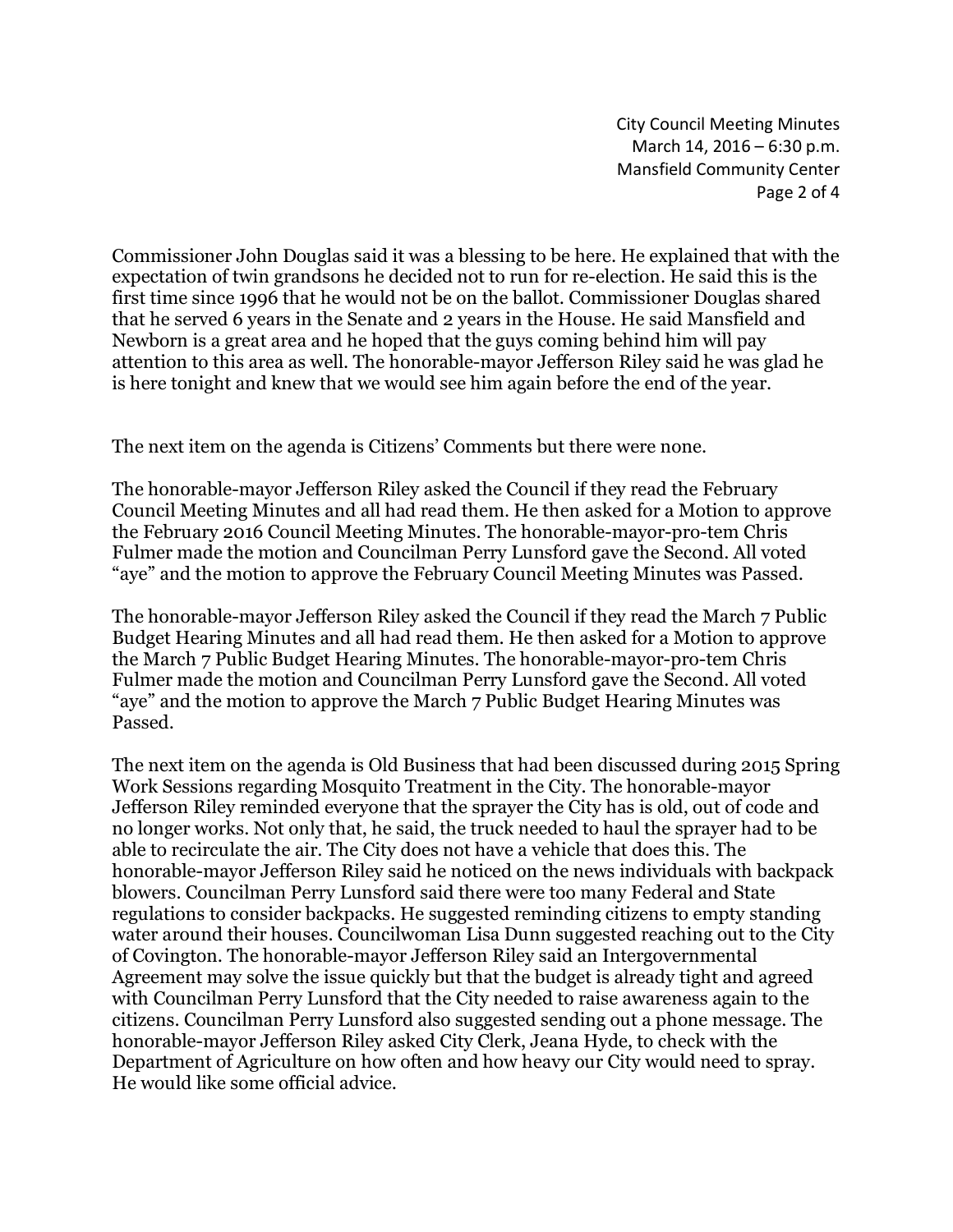City Council Meeting Minutes March 14, 2016 – 6:30 p.m. Mansfield Community Center Page 3 of 4

Our last item on the agenda and also Old Business is the City Hall Parking Lot and Side Street Asphalt Repairs. The honorable-mayor-pro-tem Chris Fulmer said he looked at all the bids and that Overstreet Asphalt & Concrete have the lowest proposal. Councilwoman Lisa Dunn was concerned that they had left something off the bid because of the considerable difference from the other 2 bids. Councilman Perry Lunsford asked if SPLOST dollars can be used for this project and will we do more sidewalks. The honorable-mayor Jefferson Riley answered, "Absolutely". Councilwoman Lisa Dunn made a Motion to award the project to Overstreet Asphalt & Concrete. The honorable-mayor-pro-tem Chris Fulmer gave the Second. Councilman Perry Lunsford asked what exactly are they (Overstreet) going to do at the front (of City Hall). The honorable-mayor Jefferson Riley answered that they are going to cut out the sunken areas, fill them in with a rock base, seal, asphalt and re-stripe. He then asked if the Council would like a sidewalk in front of City Hall as well. All council agreed that they like sidewalks. With no further discussion the honorable-mayor Jefferson Riley asked for a vote on the Motion to award the City Hall Parking Lot and Side Street Asphalt Repairs to Overstreet Asphalt & Concrete. All council voted "aye". The Motion passed.

Commissioner John Douglas interjected, at this time, that the County has been discussing SPLOST 2017 and suggested the Mayor and Council think about what the City would like to use our portion for. The honorable-mayor Jefferson Riley also made the council aware of a joint meeting scheduled for Thursday, March  $24<sup>th</sup>$ , between the Newton County Commissioners and all the City Mayors that he is planning on attending.

The honorable-mayor Jefferson Riley then asked the Council if there is anything they would like to bring up or discuss and indicated that he has one item he would like to bring up. Council not having anything at this time, he began by saying that he mentioned in an email to Council that he would like to table tonight's vote on the 2016 budget. His reason in doing this is because he would like for Mayor-pro-tem Chris Fulmer, himself and the City Clerk to go over the budget line item by line item to make sure there are not any items that SPLOST or LOST money can be used for. He said this will probably require a called meeting to adopt the 2016 Budget. The honorable-mayor Jefferson Riley explained that because the City has been through very significant changes over the last 4 years the budget was done incorrectly. All the City's Funds (ie: General, Electric, Water/Sewer & Garbage) that were lumped together are now separated as they should be. He said the budget is correct this year, we know it is accurate, we can work with it and balance it.

At this time the honorable-mayor Jefferson Riley recognized the City's Administrative Assistant Cathy Farmer who just passed her 1 year anniversary with the City on March 9th and has not missed a single day of work. Everyone present applauded.